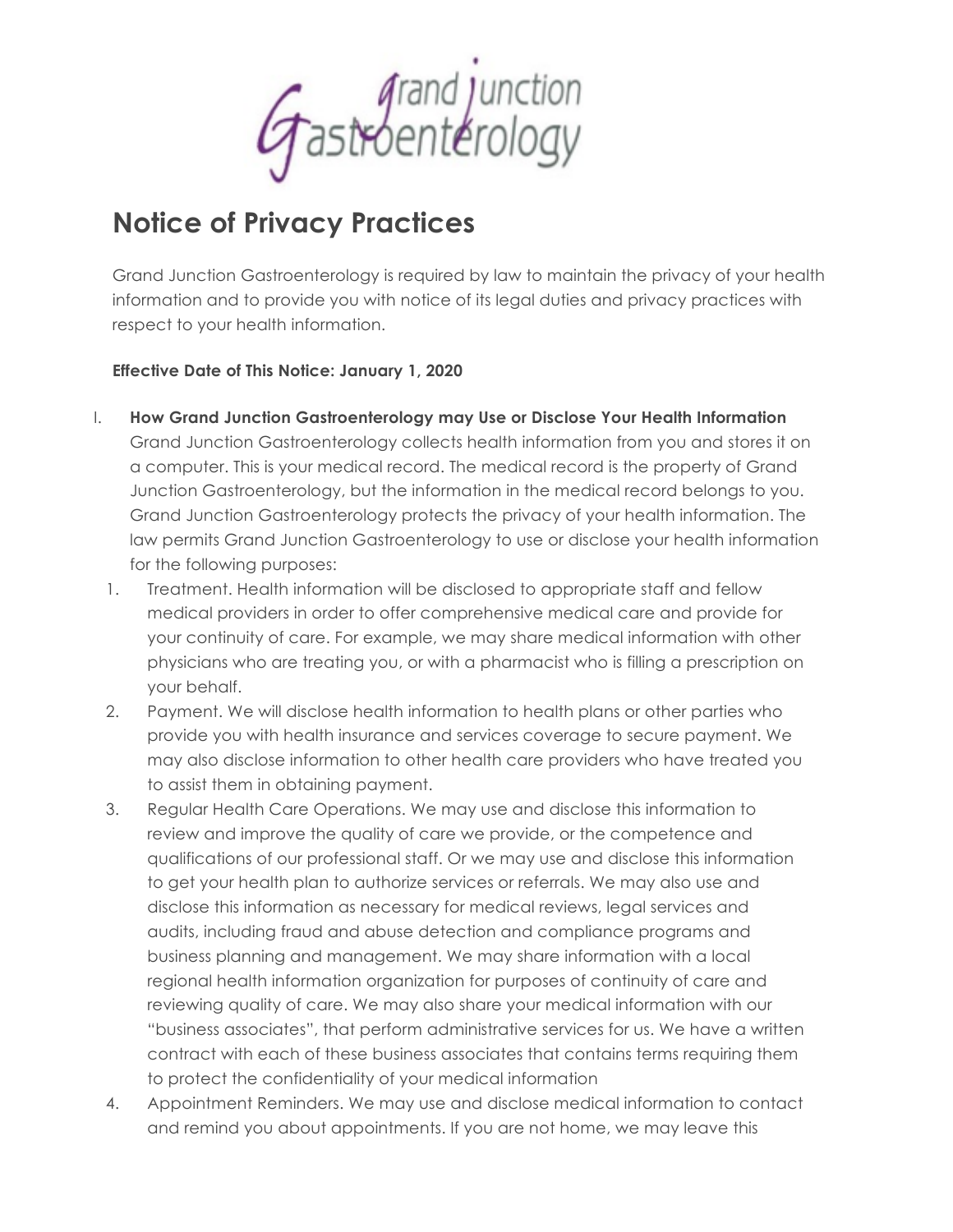information on your answering machine or in a message left with the person answering the phone.

- 5. Sign in sheet. We may use and disclose medical information about you by having you sign in when you arrive at our office. The sign in sheet will contain only minimal information. We may also call out your name when we are ready to see you.
- 6. Notification and communication with family. We may disclose your health information to notify or assist in notifying a family member, your personal representative or another person responsible for your care about your location, your general condition, assistance in your health care, or in the event of your death. If you are able and available to agree or object, we will give you the opportunity to object prior to making this notification. If you are unable or unavailable to agree or object, our health professionals will use their best judgment in communication with your family and others.
- 7. Required by law. As required by law, we may use and disclose your health information, but we will limit our use or disclosure to the relevant requirements of the law. When the law requires us to report abuse, neglect or domestic violence, or respond to judicial or administrative proceedings, or to law enforcement officials, we will further comply with the requirement set forth below concerning those activities.
- 8. Public health. As required by law, we may disclose your health information to public health authorities for purposes related to: preventing or controlling disease, injury or disability; reporting child abuse or neglect; reporting domestic violence; reporting to the Food and Drug Administration problems with products and reactions to medications; and reporting disease or infection exposure.
- 9. Health oversight activities. We may disclose your health information to health agencies during the course of audits, investigations, inspections, licensure and other proceedings.
- 10. Judicial and administrative proceedings. We may disclose your health information in the course of any administrative or judicial proceeding. We may also disclose information about you in response to a subpoena, discovery request or other lawful process if reasonable efforts have been made to notify you of the request and you have not objected, or if your objections have been resolved by a court or administrative order,
- 11. Law enforcement. We may disclose your health information to a law enforcement official for purposes such as identifying of locating a suspect, fugitive, material witness or missing person, complying with a court order or subpoena and other law enforcement purposes.
- 12. Deceased person information. We may disclose your health information to coroners, medical examiners and funeral directors, or valid personal representatives or those with legal authority.
- 13. Research. We may disclose your health information to researchers conducting research that has been approved by an Institutional Review Board or valid privacy board.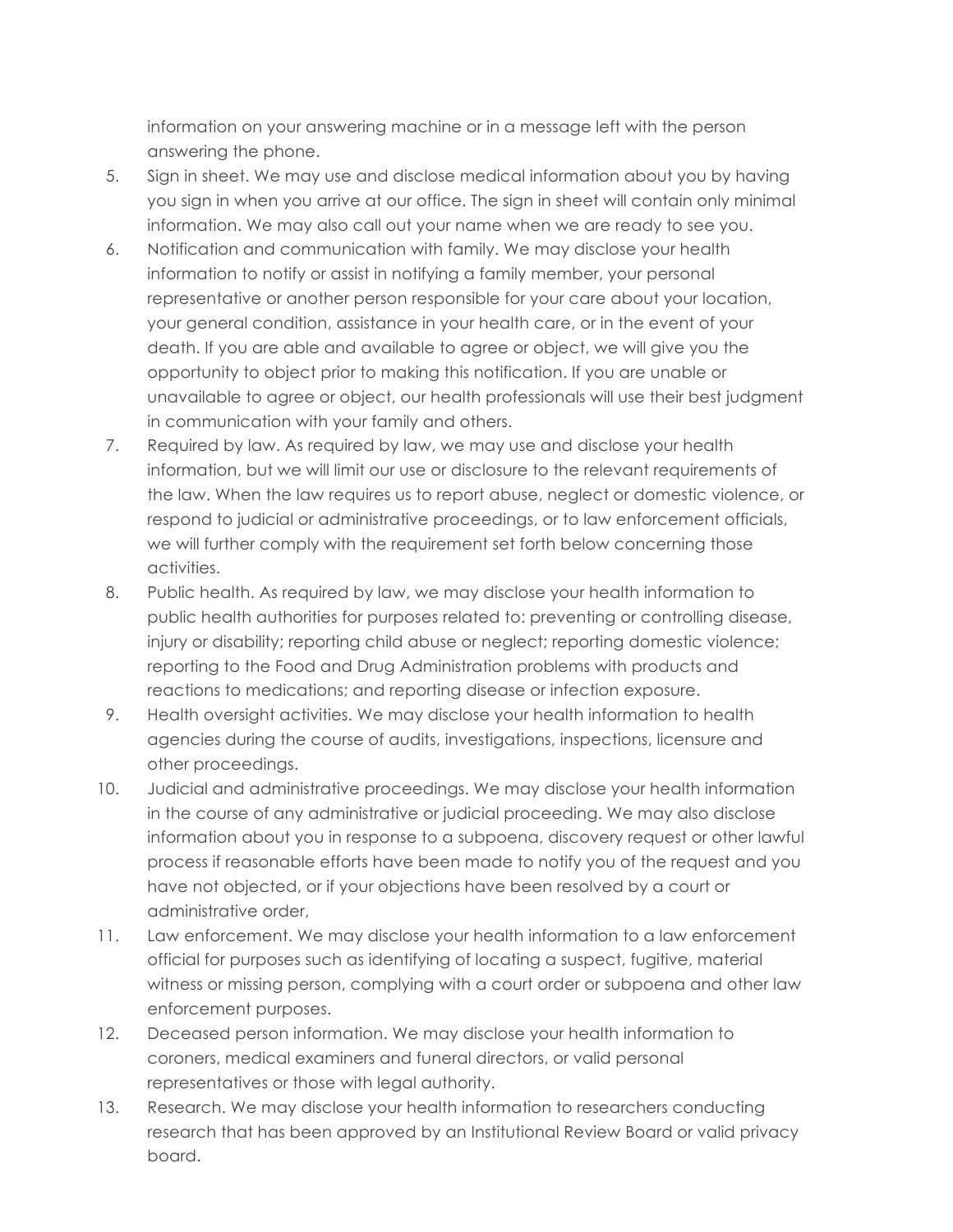- 14. Public safety. We may disclose your health information to appropriate persons in order to prevent or lessen a serious and imminent threat to the health or safety of a particular person or the general public.
- 15. Specialized government functions. We may disclose your health information for military, national security, prisoner and government benefits purposes.
- 16. Worker's compensation. We may disclose your health information as necessary to comply with worker's compensation laws.
- 17. Health plan. We may disclose your health information to the sponsor of your health plan or your health plan as required by our participating agreement.
	- a) You can ask us **not** to use or share certain health information for treatment, payment, or our operations. We are not required to agree to your request, and we may say "no" if it would affect your care.
	- b) If you pay for a service or health care item out-of-pocket in full, you can ask us not to share that information for the purpose of payment or our operations with your health insurer. We will say "yes" unless a law requires us to share that information.
- 18. Marketing. When we see you, we may give information about other treatments or health-related benefits and services that may be of interest to you or we may provide small promotional gifts. If we receive any remuneration from any party we will disclose this. We will not otherwise use or disclose your medical information for marketing purposes without your written authorization which may be revoked at any time.
- II. **When Grand Junction Gastroenterology May Not Use or Disclose Your Health Information** Except as described in this Notice of Privacy Practices, Grand Junction Gastroenterology will not use or disclose your health information without your written authorization. If you do authorize Grand Junction Gastroenterology to use or disclose your health information for another purpose, you may revoke your authorization in writing at any time.

## III. **Your Health Information Rights**

- 1. You have the right to request restrictions on certain uses and disclosures of your health information. Grand Junction Gastroenterology is not required to agree to the restriction that you requested.
- 2. You have the right to request that you receive your health information in a specific way or at a specific location. We will comply with all reasonable requests submitted in writing which specify how or where you wish to receive these communications
- 3. You have the right to inspect and copy your health information with limited exceptions. Grand Junction Gastroenterology may charge you a reasonable costbased fee for copies.
- 4. You have a right to request that Grand Junction Gastroenterology amend your health information that is incorrect or incomplete. Grand Junction Gastroenterology is not required to change your health information and will provide you with information about Grand Junction Gastroenterology denial and how you can disagree with the denial.